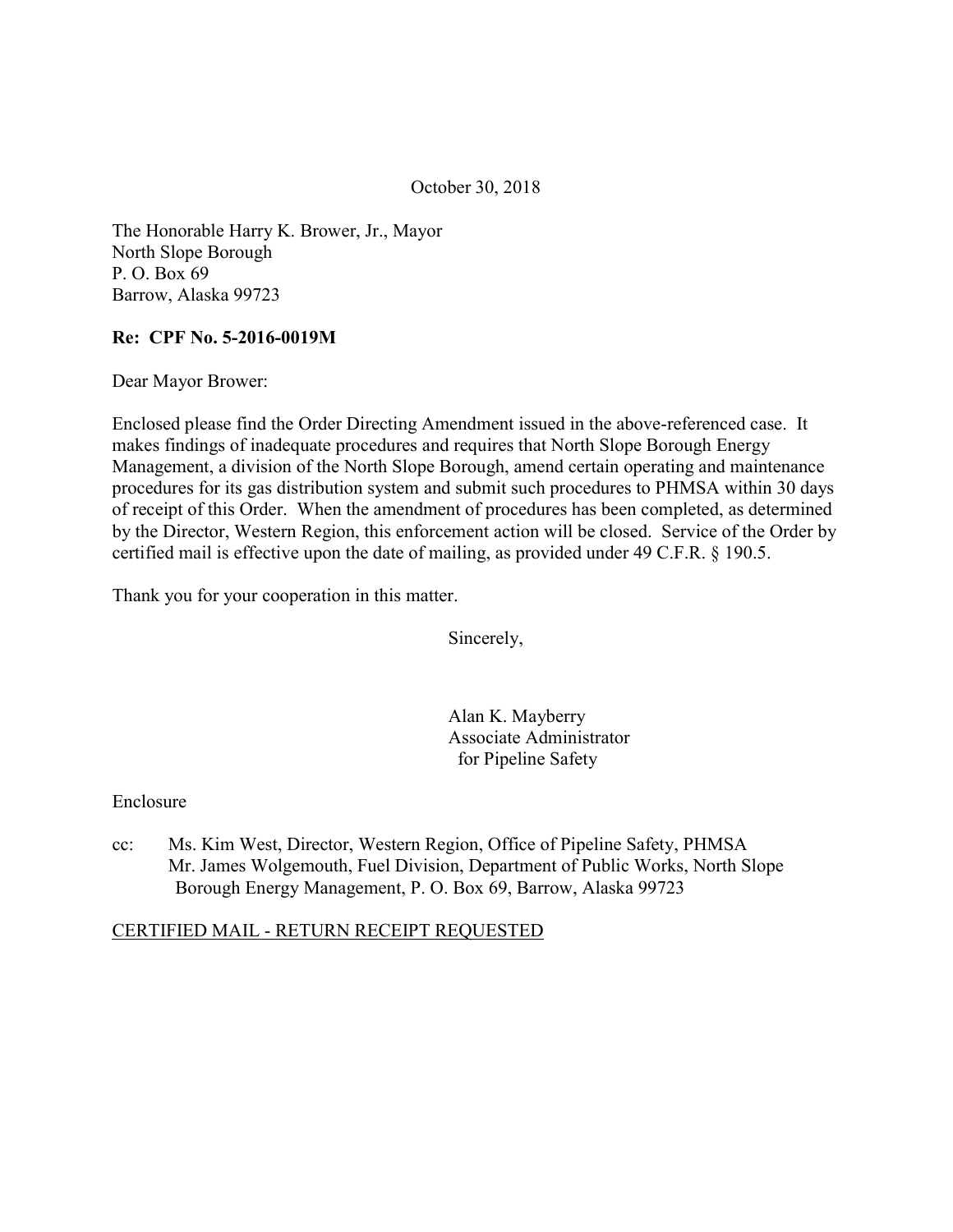### U.S. DEPARTMENT OF TRANSPORTATION PIPELINE AND HAZARDOUS MATERIALS SAFETY ADMINISTRATION OFFICE OF PIPELINE SAFETY WASHINGTON, D.C. 20590

In the Matter of  $\qquad \qquad$ ) North Slope Borough Energy Management, a division ) ) ) of North Slope Borough, Alaska, ) CPF No. 5-2016-0019M a municipal corporation,  $\qquad \qquad$ ) )

 $\hspace{.5em}$   $\hspace{.5em}$   $\hspace{.5em}$   $\hspace{.5em}$   $\hspace{.5em}$   $\hspace{.5em}$   $\hspace{.5em}$   $\hspace{.5em}$   $\hspace{.5em}$   $\hspace{.5em}$   $\hspace{.5em}$   $\hspace{.5em}$   $\hspace{.5em}$   $\hspace{.5em}$   $\hspace{.5em}$   $\hspace{.5em}$   $\hspace{.5em}$   $\hspace{.5em}$   $\hspace{.5em}$   $\hspace{.5em}$ 

 $\mathcal{L}_\text{max}$  and  $\mathcal{L}_\text{max}$  and  $\mathcal{L}_\text{max}$  and  $\mathcal{L}_\text{max}$ 

## ORDER DIRECTING AMENDMENT

 From July 11-15, 2016, pursuant to 49 U.S.C. § 60117, representatives of the Pipeline and Hazardous Materials Safety Administration (PHMSA), Office of Pipeline Safety (OPS), conducted an inspection of the procedures of Nuiqsut Utilities Cooperative, which is part of North Slope Borough Energy Management (North Slope or Respondent) in Nuiqsut, Alaska. North Slope, a division of the Department of Public Works, North Slope Borough, operates and maintains the power plants and distribution of electric energy in seven villages on the North Slope of Alaska, including a natural gas distribution pipeline system.<sup>1</sup> The Nuiqsut Utilities Cooperative operates the local natural gas distribution system comprised of almost 4 miles of mains and 163 miles of plastic distribution piping.<sup>2</sup>

 As a result of the inspection, the Director, Western Region, OPS (Director), issued to Respondent, by letter dated October 6, 2016, a Notice of Amendment (Notice). In accordance with 49 C.F.R. § 190.206, the Notice proposed finding that certain of North Slope's plans and procedures were inadequate to assure safe operation of its pipeline facilities and proposed that Respondent amend its procedures for operations, maintenance, and emergencies.

Respondent failed to respond within 30 days of receipt of service of the Notice.<sup>3</sup> Under 49 C.F.R. § 190.208(d), such failure to respond constitutes a waiver of North Slope's right to contest the allegations in the Notice and authorizes the Associate Administrator, without further

1

Respondent. )

<sup>&</sup>lt;sup>1</sup> See http://www.north-slope.org/departments/public-works/utilities-power-lights. Current as of July 7, 2017.

<sup>&</sup>lt;sup>2</sup> See North Slope Borough Energy Management 2016 PHMSA Annual Report: https://primis.phmsa.dot.gov/comm/reports/operator/OperatorReport opid 31142.html?nocache=7767.

<sup>&</sup>lt;sup>3</sup> The Borough accepted service on October 14, 2016. See U.S. Postal Service Certified Mail Receipt (on file with PHMSA).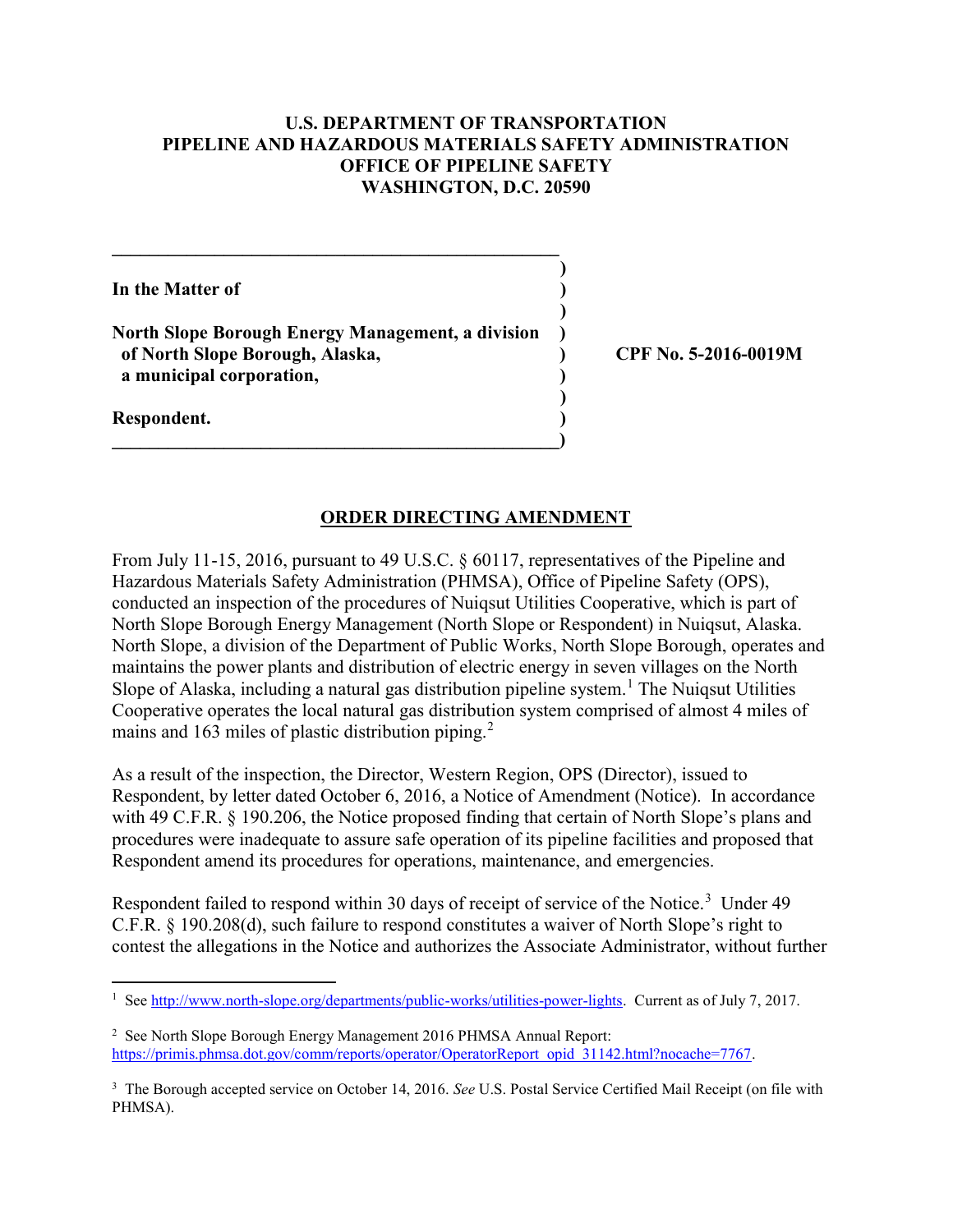notice, to find facts as alleged in the Notice and issue this Order Directing Amendment (Order) under § 190.206. In this instance, PHMSA also contacted Respondent by telephone to discuss the issues in the Notice with North Slope.<sup>4</sup> Considering such circumstances and the safety concerns raised in the Notice, I find it reasonable and appropriate to enter this Final Order without further proceedings.

## FINDINGS OF INADEQUATE PROCEDURES

The Notice alleged certain inadequacies in Respondent's Gas Operating and Maintenance (O&M) Manual and the Nuiqsut Gas Distribution System Pipeline-Specific Operating Manual (PSOM), and proposed requiring North Slope to amend its procedures to ensure safe operations as follows:

Item 1: The Notice alleged that Respondent's procedures were inadequate with regard to 49 C.F.R. § 192.605(b)(1), which states:

### § 192.605 Procedural manual for operations, maintenance, and emergencies.

(a) …

 (b) Maintenance and normal operations. The manual required by paragraph (a) of this section must include procedures for the following, if applicable, to provide safety during maintenance and operations.

 (1) Operating, maintaining, and repairing the pipeline in accordance with each of the requirements of this subpart and subpart M of this part.

 The Notice alleged that Respondent's procedures were inadequate with regard to 49 C.F.R. § 192.605(b)(1) because North Slope's O&M Manual and the PSOM did not include adequate procedures for conducting periodic odorant sampling required by § 192.625(f). Specifically, the PSOM indicated that "sniff testing" was performed but did not specify how or where the tests were to be conducted.

 Respondent did not contest this allegation. Accordingly, based upon a review of all the evidence, I find that Respondent's procedures were inadequate as alleged in the Notice. Respondent is hereby ordered to amend its O&M manual and PSOM to specify how the periodic sampling required by § 192.625(f) will be performed.

Item 2: The Notice alleged that Respondent's procedures were inadequate with regard to 49 C.F.R. § 192.615(a)(3)(ii), which states:

#### § 192.615 Emergency plans.

 $\overline{a}$ 

(a) Each operator shall establish written procedures to minimize the hazard

 <sup>4</sup> In its Region Recommendation, OPS indicated that an inspector from the OPS Alaska Office spoke with Mr. James Wolgemouth in the Borough's Department of Public Works on two occasions in January/ February 2017 and then left several follow-up voice messages. According to PHMSA records, no one from the North Slope Borough responded to the calls or filed any written response to the Notice.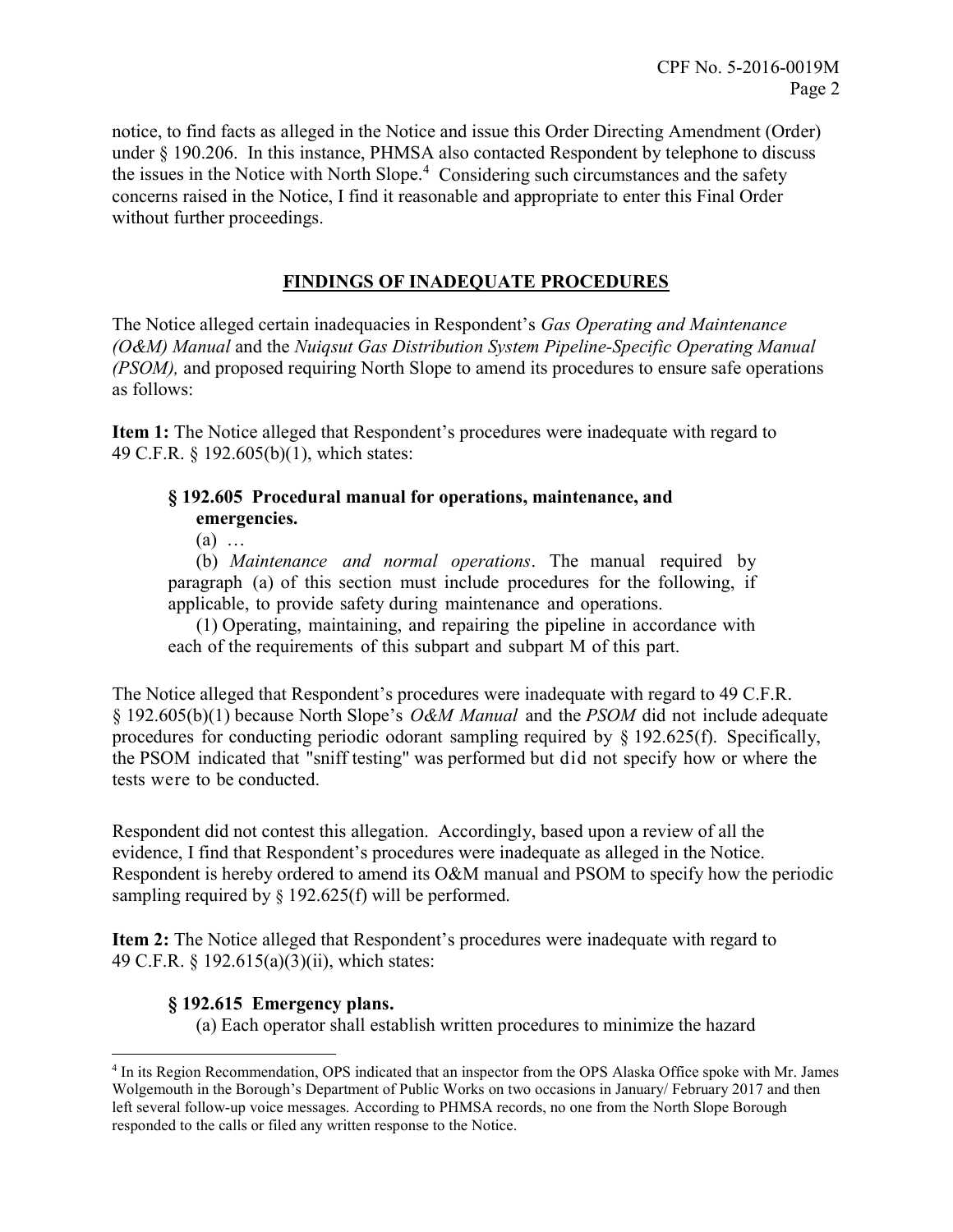resulting from a gas pipeline emergency. At a minimum, the procedures must provide for the following:

 $(1)$  ...

 (3) Prompt and effective response to a notice of each type of emergency, including the following:

(i) …

(ii) Fire located near or directly involving a pipeline facility. . . .

 The Notice alleged that Respondent's procedures were inadequate with regard to 49 C.F.R. § 192.615(a)(3)(ii) because its *Emergency Plan* (pages 183-191 of the O&M Manual) did not contain provisions to address a fire on the pipeline facility. Specifically, the Notice alleged that NSB's *Emergency Plan* did not include plans to address a fire at the Pressure Reducing Valve (PRV) station, where high-pressure gas is present and flammable odorant is stored nearby.

 Respondent did not contest this allegation. Accordingly, based upon a review of all the evidence, I find that Respondent's procedures were inadequate as alleged in the Notice. North Slope is hereby ordered to amend its O&M Manual and PSOM to include plans to address a fire at the PRV station, where high-pressure gas is present and flammable odorant is stored nearby.

Item 3: The Notice alleged that Respondent's procedures were inadequate with regard to 49 C.F.R. § 192.615(a)(4), which states:

## § 192.615 Emergency plans.

 (a) Each operator shall establish written procedures to minimize the hazard resulting from a gas pipeline emergency. At a minimum, the procedures must provide for the following:

 $(1)$  ...

 (4) The availability of personnel, equipment, tools, and materials, as needed at the scene of an emergency.

 The Notice alleged that Respondent's procedures were inadequate with regard to 49 C.F.R.  $\S 192.615(a)(4)$  because they failed to reflect the emergency equipment that was available to North Slope personnel during a gas pipeline emergency. Specifically, the Notice alleged that North Slope's *Emergency Plan* procedures specified the use of two-way radios; however, responders in Nuiqsut were not equipped with two-way radios.

 Respondent did not contest this allegation. Accordingly, based upon a review of all of the evidence, I find that Respondent's procedures were inadequate as alleged in the Notice. North Slope is hereby ordered to amend its *Emergency Plan* to reflect which equipment and tools are available to emergency response personnel in Nuiqsut to ensure that equipment is sufficient for a "prompt and effective response to a notice of each type of emergency," as required under  $§$  192.615(a)(3).

Item 4: The Notice alleged that Respondent's procedures were inadequate with regard to 49 C.F.R. § 192.615(a)(10), which states:

# § 192.615 Emergency plans.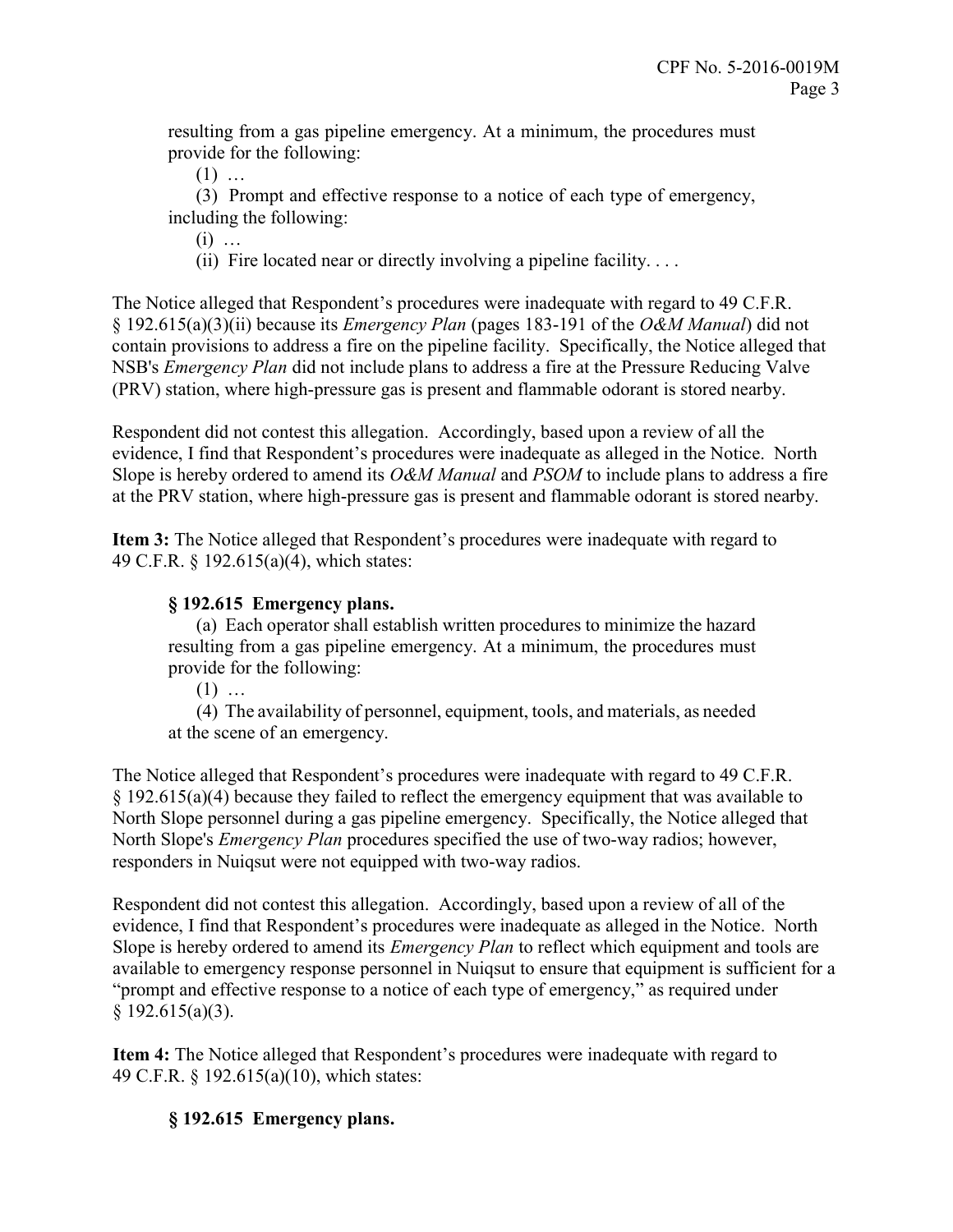(a) Each operator shall establish written procedures to minimize the hazard resulting from a gas pipeline emergency. At a minimum, the procedures must provide for the following:

 $(1)$  ...

 (10) Beginning action under §192.617, if applicable, as soon after the end of the emergency as possible.

 The Notice alleged that Respondent's procedures were inadequate with regard to 49 C.F.R. § 192.615(a)(10) because they failed to include provisions to initiate an investigation following an emergency response. Specifically, the Notice alleged that North Slope's *Emergency Plan* did not include procedures to begin an investigation of a failure as soon after the end of the emergency as possible.

 Respondent did not contest this allegation. Accordingly, based upon a review of all the evidence, I find that Respondent's procedures were inadequate as alleged in the Notice. North Slope is hereby ordered to amend its *Emergency Plan* to provide specific procedures for beginning an investigation of a failure as soon after the end of the emergency as possible.

Item 5: The Notice alleged that Respondent's procedures were inadequate with regard to 49 C.F.R. § 192.617, which states:

## § 192.617 Investigation of failures.

 Each operator shall establish procedures for analyzing accidents and failures, including the selection of samples of the failed facility or equipment for laboratory examination, where appropriate, for the purpose of determining the causes of the failure and minimizing the possibility of a recurrence.

 The Notice alleged that Respondent's procedures were inadequate with regard to 49 C.F.R. § 192.617 because they failed to include procedures for analyzing accidents and failures, including the selection of samples of the failed facility or equipment for laboratory examination, where appropriate, to determine the causes of the failure and minimizing the possibility of a recurrence.

 Respondent did not contest this allegation. Accordingly, based upon a review of all the evidence, I find that Respondent's procedures were inadequate as alleged in the Notice. North Slope is hereby ordered to amend its procedures to include provisions to investigate and analyze accidents and failures.

 Pursuant to 49 U.S.C. § 60108(a) and 49 C.F.R. § 190.206, North Slope is ordered to revise its procedures as specified in Items 1 through 5, above. North Slope must submit the amended procedures to the Director, Western Region, within 30 days following receipt of this Order.

 The Director may grant an extension of time to comply with any of the required items upon a written request timely submitted by the Respondent and demonstrating good cause for an extension.

Failure to comply with this Order may result in the administrative assessment of civil penalties